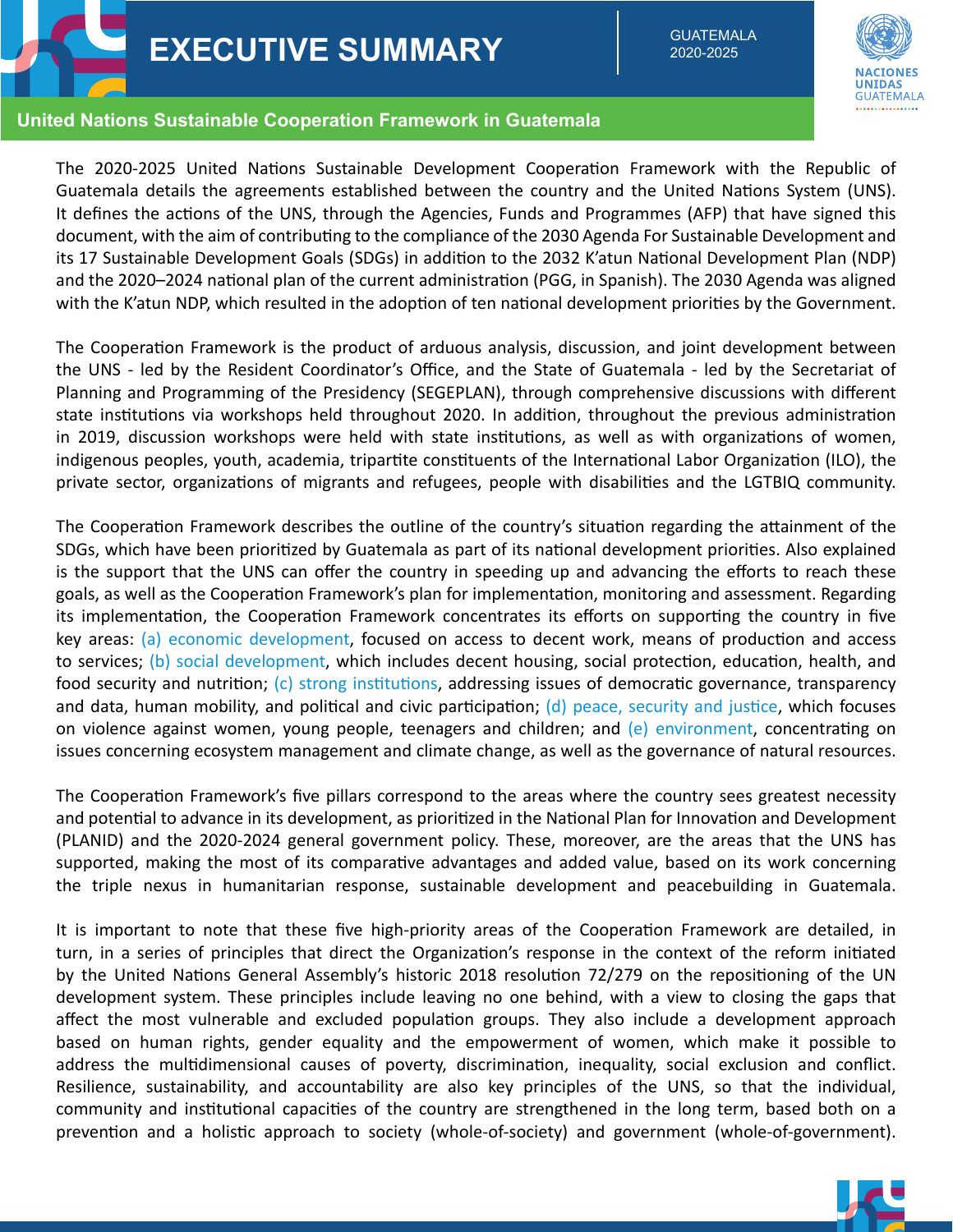

A governance structure has been established for the implementation of the United Nations Sustainable Development Cooperation Framework 2020-2025 in Guatemala. It comprises (a) standards for direction and strategic political dialogue, with a Joint Steering Committee led by SEGEPLAN and the Resident Coordinator's Office of the United Nations in Guatemala as well as the establishment of a United Nations Countries Team (UNCT) and a consultative space with civil society; (b) standards for strategic and operational implementation, which consists of a Program Coordination Group and Results Groups, the latter focusing on each one of the five areas prioritized by the UNSDCF; and (c) standards for consultancy and specialist support, comprising specialized groups focusing on (among other aspects) consultantly and operation support, comprising operatized groups recusing on (among other depects, ations, communication, monitoring and cvaluation, as well as human rights and genuer in

The UNSDCF will subsequently be complemented by a long-term financing framework based on an estimation of the necessary resources for its implementation, which also includes a resource mobilization strategy. The Cooperation Framework will also be translated and put into action via the development of UN joint work plans. At that stage, opportunities for closer inter-organizational collaboration will be identified (through joint programmes, for instance), and there will be collective monitoring process and updates on progress towards joint results. UNSUCT WILL

The monitoring and evaluation of the Cooperation Framework is also a fundamental aspect of its effective implementation. To this end, reporting activities have been established within the SEGEPLAN's System of Management, Execution and Analysis of International Cooperation, as well as in UN INFO, an internal global tool of the UNS to monitor and record the results of UNSDCF implementation. This will be complemented by annual revisions of the UNSDCF, which will enable the updating of the Results Matrix of the latter and reporting back on progress of attaining its results. In addition to this, a final independent evaluation will be carried out at the end of the cycle to measure the progress made towards the desired results.

UNSDCF is the United Nations System's collective value proposition to support and accelerate Guatemala's progress towards achieving the Sustainable Development Goals in line with its national development priorities. As a symbol of the spirit of a strong and continued alliance with the Government of Guatemala, civil society, the academic world, of the private sector and other development partners of the United Nations System in Guatemala, we are convinced that this will be an important step towards prosperous Guatemala with solidarity and leaving no one behind.

## **BASELINE INDICATORS REFERENCE TABLE FOR THE GUATEMALA COLLECTIVE FRAMEWORK 2020 - 2025<sup>1</sup>** and the Guatemala Collection of the Guatemala Collection of the Guatemala Collection of the Guatemala Collection of the Guatemala Collection of the Guatemala Collection of the Guatemala Collectio

| <b>Collective</b><br><b>Framework Pillar</b> | <b>Sustainable</b><br><b>Development</b><br>Goal | <b>Indicator</b>               | <b>Baseline</b> | <b>Source</b>              |
|----------------------------------------------|--------------------------------------------------|--------------------------------|-----------------|----------------------------|
| Economic                                     | SDG <sub>8</sub>                                 | 8.5.1: Average monthly         | 2,128           | <b>Bank of Guatemala</b>   |
| development                                  |                                                  | earnings of female and male    |                 | (BANGUAT) and National     |
|                                              |                                                  | employees, by occupation,      |                 | Statistics Institute of    |
|                                              |                                                  | age and persons with           |                 | Guatemala (INE)            |
|                                              |                                                  | disabilities.                  |                 |                            |
| Social development                           | SDG <sub>1</sub>                                 | 1.a.2: Proportion of total     |                 |                            |
|                                              |                                                  | government spending on         |                 |                            |
|                                              |                                                  | essential services (education, |                 | Ministry of Public Finance |
|                                              |                                                  | health and social protection). |                 |                            |
|                                              |                                                  | Health and social assistance.  | 9.81            |                            |
|                                              |                                                  | Education, science and         | 24.71           |                            |
|                                              |                                                  | culture.                       |                 |                            |
|                                              |                                                  | Social protection.             | 9.85            |                            |